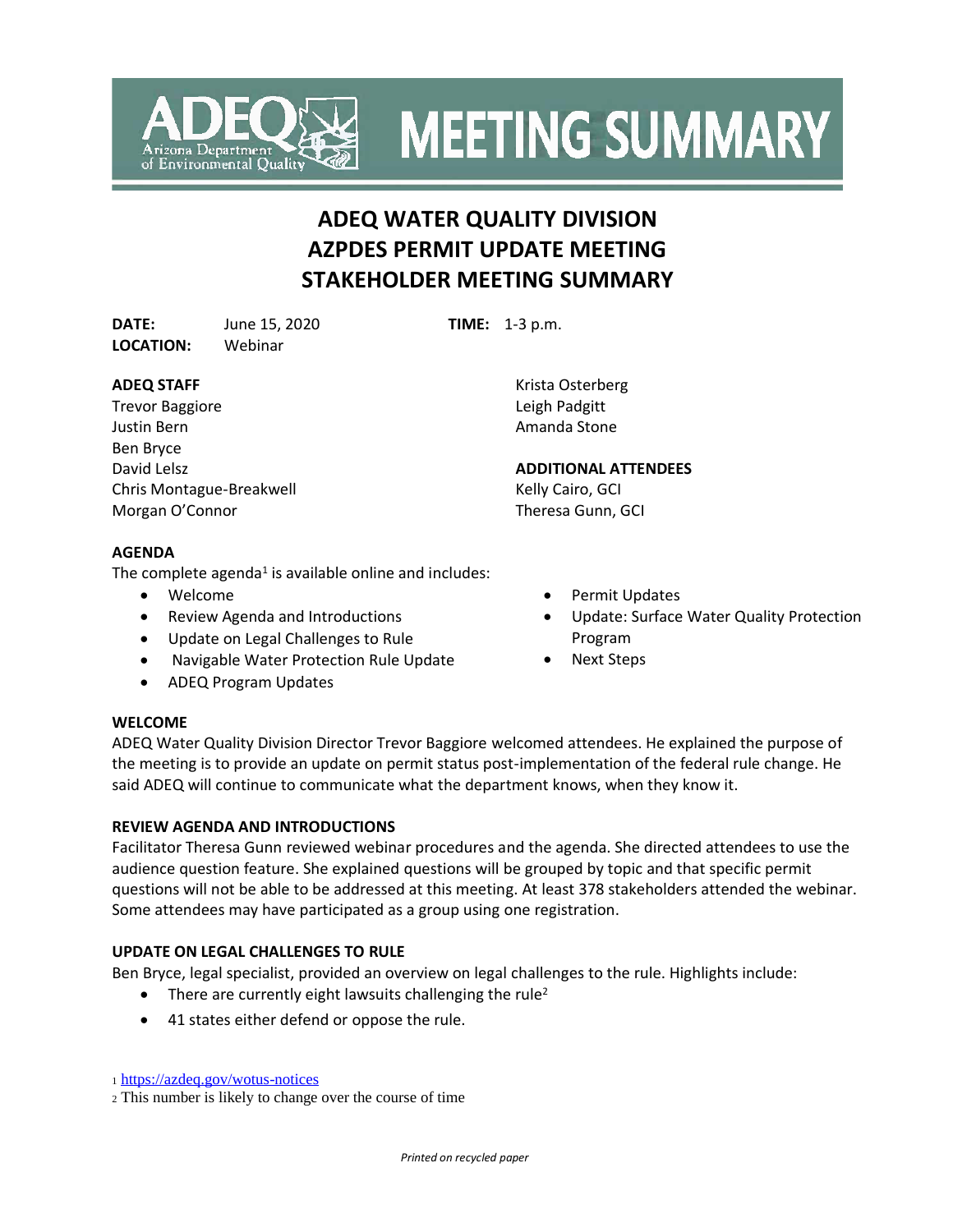• Three cases involve a motion to enjoin the rule, which would effectively stop the rule before it goes into effect on June 22, 2020 or enjoin the rule after the scheduled effective date.<sup>3</sup>

Highlights of stakeholder comments, questions, and responses included:

- Is Colorado opposing? (Response): Yes, Colorado is opposing the rule.
- Will the State of Arizona be filing anything with the courts? (Response): Arizona is not involved in current lawsuits and was not invited to join lawsuits. At this time, Arizona is waiting to see what happens prior to joining any lawsuit.
- Could this issue go to the Supreme Court? (Response): Yes, this issue could go to the Supreme Court. However, court proceedings are in the early stages.
- Would the California decision apply to Arizona, because we are in that court district? (Response): The California filing requested a nationwide injunction. Last week, the court requested detail on why a nationwide injunction would be appropriate.<sup>4</sup>

## **NAVIGABLE WATER PROTECTION RULE UPDATE**

Justin Bern, Surface Water Quality Protection Manager, reviewed the navigable waters protection rule (NWPR), which is expected to become effective June 22, 2020.

Presentation highlights included:

- NWPR was intended to focus on permanent waters.
- Exclusions to the new rule include ephemeral streams, wetlands, ponds, ditches, prior-converted croplands, and groundwater.
- Ephemeral breaks may sever jurisdiction of upstream waters. This is determined by answering the question: *Is flow conveyed through the ephemeral break to a TNW in a "typical year"?* If flow is NOT conveyed in a typical year, jurisdiction of upstream perennial and intermittent waters may be severed. The ephemeral break itself is not subject to jurisdiction.
- A TNW is not necessarily a jurisdictional water.
- Once the rule is effective, permittees must decide whether to terminate their permit, considering their individual circumstances and risks.
	- o In the past, many states and cities that have sued permittees upon termination.
	- $\circ$  If a permittee terminates their permit, and then rule is stayed, enjoined, or rescinded, a consequence will be the need to reapply for a permit, associated permit fees, and potential lack of compliance with CWA.
- ADEQ will not unilaterally terminate permits.
- If a permittee terminates a permit, ADEQ will communicate potential concerns with the permittee.
- Following effective date of new rule, ADEQ will continue to enforce CWA authorities.

Highlights of stakeholder comments and questions included:

<sup>4</sup> Injunction denied

<sup>3</sup> In *California v. Wheeler*, a nation-wide injunction or stay was denied on June 19, 2020. In *Colorado v. EPA,* the court granted a stay of the Navigable Waters Protection Rule, but only within Colorado. As of 6/22/2020, the rule is effective in the rest of the country.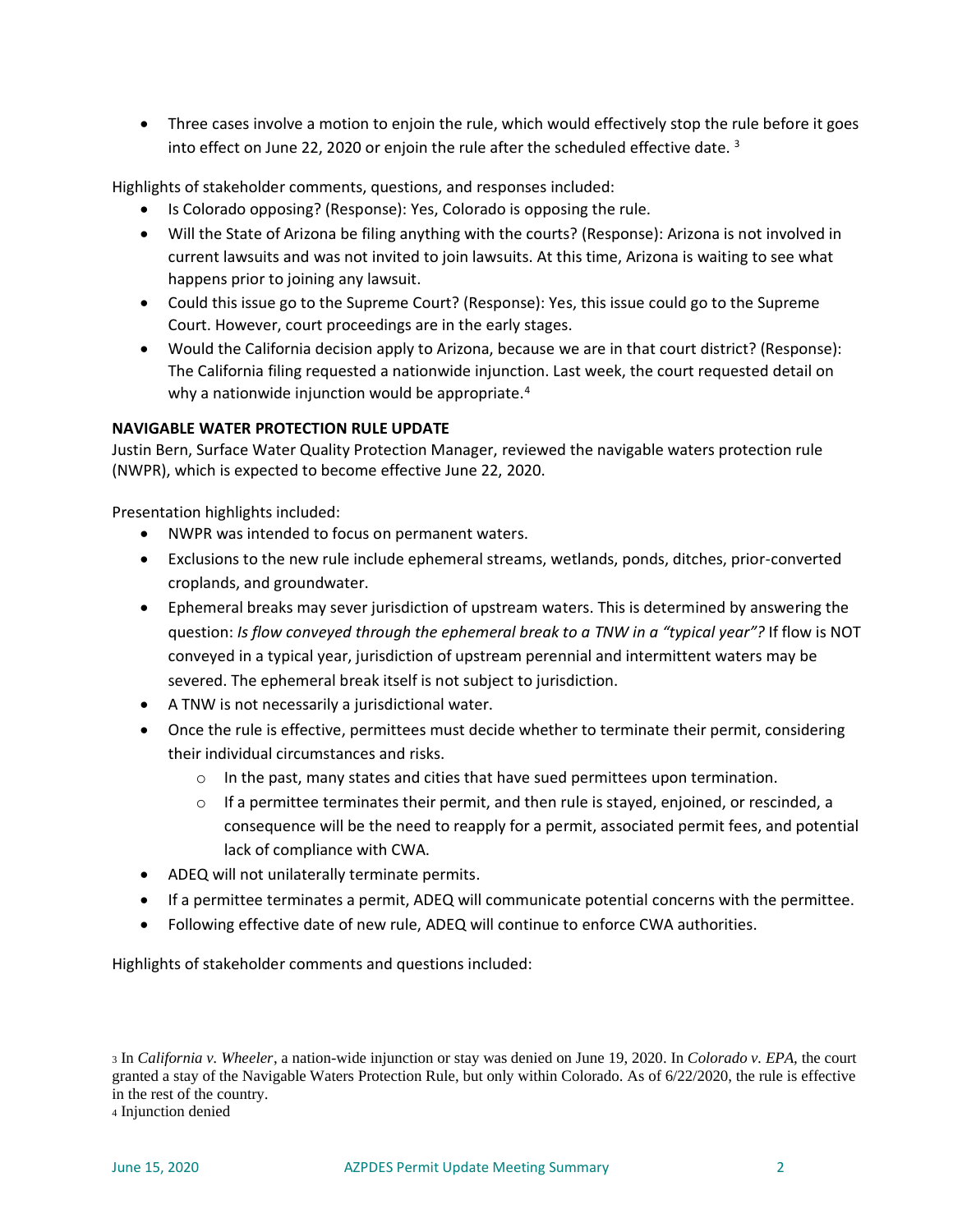- Are effluent-dependent water (EDW) bodies included? (Response): If the EDW is an ephemeral reach, the ephemeral reach is not an included water body.<sup>5</sup>
- Are areas of the Santa Cruz river that are not intermittent or perennial non-jurisdictional, even though it has been determined a TNW? (Response): The ephemeral reaches will not be jurisdictional. TNW termination is not sufficient to establish jurisdiction. Ephemeral features are not jurisdictional regardless of their status as TNWs. Perennial and Intermittent reaches that are severed by an ephemeral may or may not be WOTUS, and will depend on whether they contribute flow either directly or indirectly to a TNW in a typical year. Perennial and intermittent reaches downstream of an ephemeral break and connected to a TNW are WOTUS.
- Who will determine jurisdictional status of water once the new rule becomes effective? (Response): EPA did not provide clear direction at a June 9 webinar. EPA and the US Army Corps of Engineers have an MOA and both retain the ability to make the determination. EPA has authority and acknowledges that they will abide by Corps recommendations. ADEQ is working to determine how the state will fit into this process.
- What will be effluent's role? (Response): It is not clear how the EPA and Corps intended this to work in the preamble. The text of the rule seems to show EDWs are meant to be jurisdictional if they meet the definition of a jurisdictional water in the rule. EDW status neither establishes or deestablishes jurisdictional status. ADEQ is seeking guidance from the federal government on application of the rule.

## **ADEQ PROGRAM UPDATES**

David Lelsz, Project Manager, explained that ADEQ is working to develop plans to determine:

- Traditional Navigable Waters
- Typical year analysis
- Revising the flow regime map
- Executing the communications plan to update permittees

Highlights of his presentation included:

- There are currently 4 TNWs identified in Arizona.
- Seeking guidance from EPA and Corps.
- ADEQ will conduct a vigorous stakeholder outreach regarding TNWs.
- The Corps is conducting a determination for a segment of the Salt River. ADEQ will communicate what it learns from the Corps.
- ADEQ has seen confusion about flows across an ephemeral break. Additional guidance has been promised at the federal level. ADEQ has looked at alternatives in preparation of receiving guidance and will conduct a rigorous stakeholder process.
- EPA and Corps have had webinars with states and tribes. Recommend stakeholders participate in these events.

Highlights of stakeholder comments and questions included:

<sup>5</sup> This response was clarified in this same meeting. An EDW may be a jurisdictional water if it meets the definition of a jurisdictional water in the new rule. Indeed, the preamble of the rule noted that the EPA and USACE anticipated that EDWs could be jurisdictional.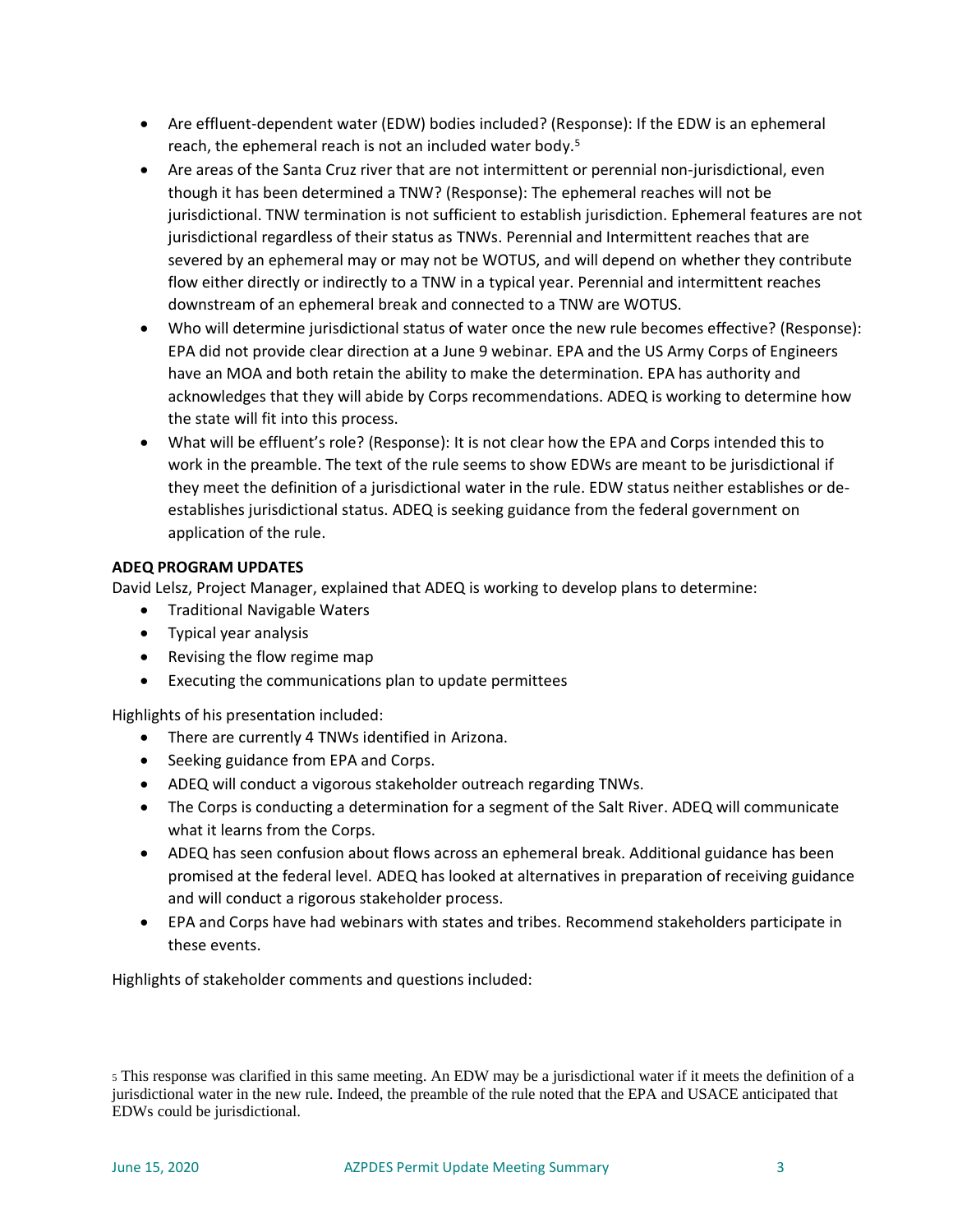- What is the status on receiving guidance from EPA? (Response): On or about June 22, ADEQ expects to receive guidance on typical year analysis and how to determine and apply this portion of the rule, including stream/dam assessment. <sup>6</sup>
- Is there a flow regime map? (Response):  $Yes.^7$ 
	- $\circ$  Action item: ADEQ to make flow regime map available to after it has been reviewed by leadership
- Is there a list of TNWs the Corps is working on? (Response): The Salt River, Granite Reef Dam area is the only water.
	- $\circ$  Action item: ADEQ to provide link to the Corps list of 4 TNWs.<sup>8</sup>
- Will there be a public involvement component when determining TNWs? (Response): While the Corps does not require a public process, we do not know of a prohibition, and we not know if they would do so voluntarily. The Corps has said that there is not a standard for how to request TNW determination.
- How often will the typical year analysis be revisited? (Response): This is question is open to a public process should ADEQ determined to be receive responsibility.
- Will there be a list or map of jurisdictional waters? (Response): We believe it will be important to provide a list, if possible. While ADEQ would like to offer a map for clarity, it is uncertain whether this can be achieved.<sup>9</sup> ADEQ is committed to an associated public process on our listing of jurisdictional waters.

## **PERMIT UPDATES**

Chris Montague-Breakwell, Unit Manager, reviewed the termination process and permit amendments. Presentation highlights included:

- ADEQ will continue to enforce its CWA authorities by:
	- o Enforcing permit conditions
	- o Performing inspections
	- o Issuing permits
- If a permittee decides to terminate a permit:
	- o NOTs available in myDEQ (MSGP, CGP, DMGP)
	- o Paper NOTs (Phase II MS4s and PGP)
	- o Termination Paper Form (individual permits)
- ADEQ will communicate any updates to the effective date of the new rule.

Highlights of stakeholder comments and questions included:

• For individual AZPDES permit renewals specifically for discharges to ephemeral waters approved after the effective date of the NWPR, and until such time as litigation on the merits of the NWPR is concluded, will ADEQ consider entering into agreements with applicants that toll the statutes of

<sup>6</sup> As of 6/30/2020 ADEQ has not received that guidance

<sup>7</sup> Note that this flow regime map does not employ the method of flow regime determinations specified in the rule. Rather, this shows ADEQ current understanding of flow regimes in the state, and areas where additional data is needed. <sup>8</sup> <https://www.spl.usace.army.mil/Missions/Regulatory/Jurisdictional-Determination/Traditional-Navigable-Waters/> <sup>9</sup> Note that the EPA and USACE have indicated that it is not currently possible to create any such map. However, the federal government is undertaking efforts to create a comprehensive, WOTUS-mapping tool. For more, see the Mapping and the Navigable Waters Protection Rule Fact Sheet at [https://www.epa.gov/sites/production/files/2020-](https://www.epa.gov/sites/production/files/2020-01/documents/nwpr_fact_sheet_-_mapping.pdf)

[<sup>01/</sup>documents/nwpr\\_fact\\_sheet\\_-\\_mapping.pdf.](https://www.epa.gov/sites/production/files/2020-01/documents/nwpr_fact_sheet_-_mapping.pdf)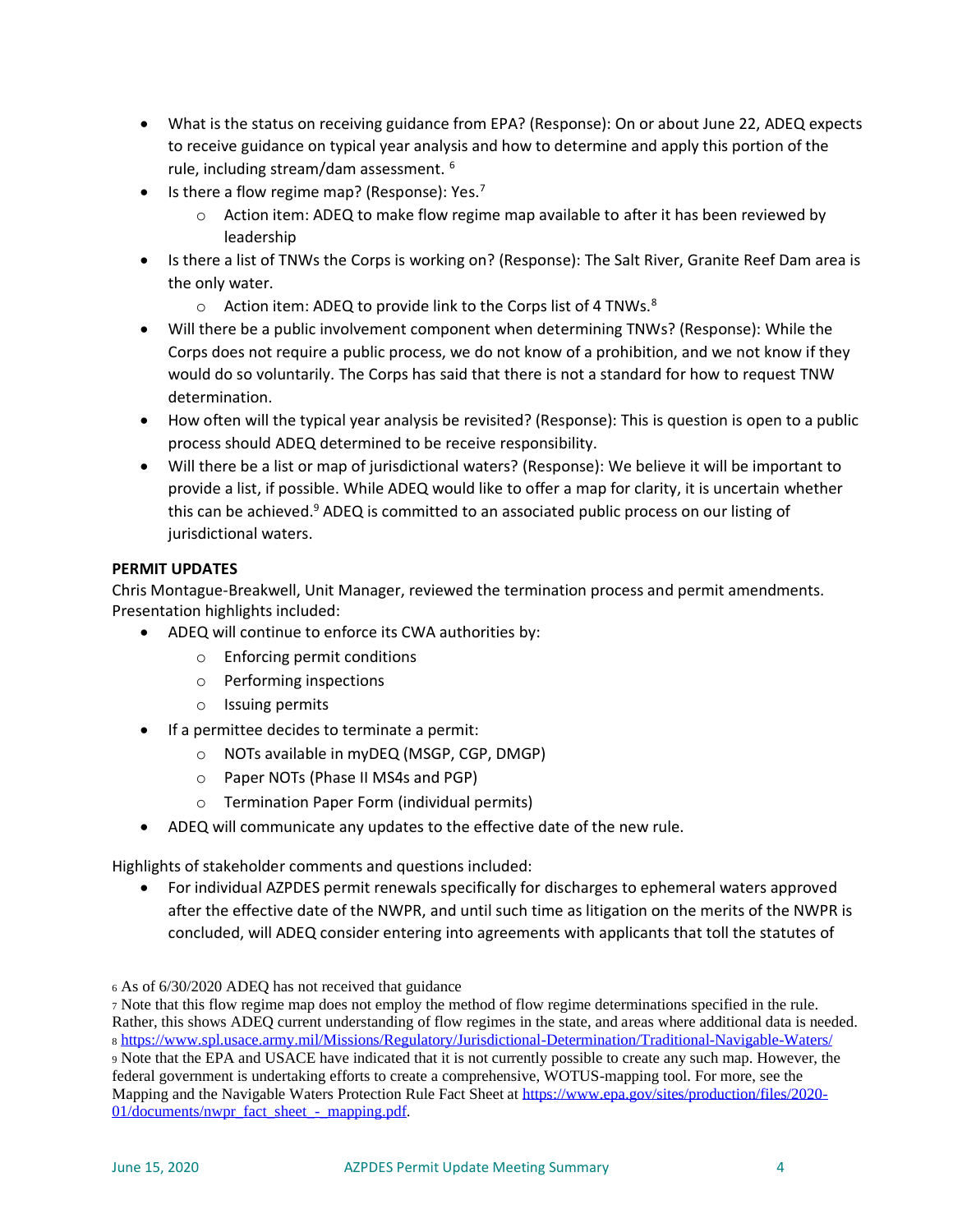limitations on appealing the renewal decisions, specifically on the issue of whether AZPDES regulation of such discharges is appropriate? (Response): This will need to be considered. If the permit is determined to no longer be needed, it would be available to terminate.

- Are MS4s able to terminate portions of their urbanized area if it does not discharge into a WOTUS under the new rule? (Response): The area covered by the permit may shrink. It is not necessary to submit termination on sections. MS4 permit holders can remove outfalls through permit modification.
- ADEQ is in the process of reissuing Phase I MS4 permits.
- Has anyone terminated their permit? (Response): The rule is not yet effective. ADEQ has received questions on how permittees would do so.
- Why are there still requirements to sample discharges to non-jurisdiction ephemeral streams? (Response): There is a risk of CWA liability, including EPA enforcement and citizen lawsuits. There is a want and need for a functioning termination process if the rule becomes/remains effective. It would also be prudent to submit for less testing.
- Will there be an official statement from ADEQ regarding their enforcement of the CWA? (Response): ADEQ will continue to enforce the CWA. Each permit is the responsibility of the permittee to continue to meet its obligations.

## **UPDATES: SURFACE WATER QUALITY PROTECTION PROGRAM**

Krista Osterberg, Senior Program Manager explained that the department is considering the kind of program that will be needed at the state level to protect Arizona's non-WOTUS waters. ADEQ is working with a broad stakeholder advisory group to better understand potential issues. These meetings are paused until late July. ADEQ is currently creating a program outline. In July, the department will conduct stakeholder and tribal meetings to seek input on this program outline.

Krista encouraged those interested to subscribe to the email notification list or contact watersofarizona@azdeq.gov for information.

Highlights of stakeholder comments and questions included:

- Has ADEQ revisited the potential impacts to waters in the state? ADEQ previously stated that approximately 95 percent of waters would be affected based on the proposed rule? (Response): The final rule differed from the proposed rule, and will be based on typical year analysis. ADEQ is awaiting EPA/Corps guidance.
- When do you expect funding impacts? (Response): ADEQ does not expect major changes
	- o PPG no indication of anticipated changes.
	- $\circ$  106 nothing in the funding equation is affected by the definition change. A portion of 106 funding relies on the number of impaired waters and may impact the state, with perhaps a \$100,000-200,000 reduction.
	- $\circ$  Nonpoint source grant nothing in the funding equation affected by the definition change.
	- $\circ$  319 grants NRCS/EPA don't know if impacts. Have in writing that NPS dollars can be used for any waters of the state. The focus is to remove impairments from WOTUS.
- SPCC requirements are going away for most of state because of WOTUS rule change. Is there any intention for ADEQ to implement an SPCC program for waters of Arizona? Any guidance on SPCC? (Response): Not something we have specifically discussed.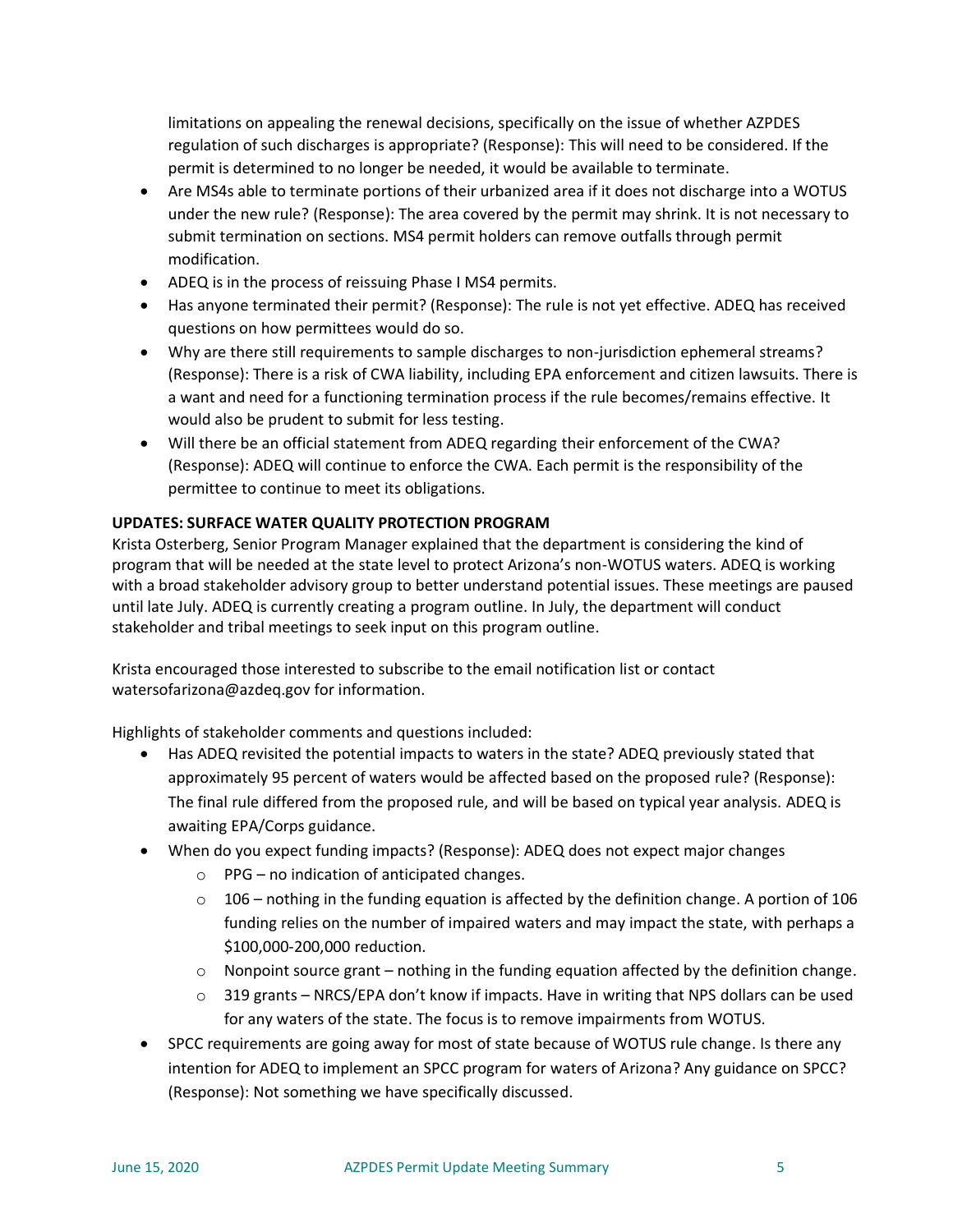• Do you intend to use the advisory group to develop the program? (Response): The stakeholder advisory group is not a decision-making body. ADEQ is using this group to explore how this kind of program would function.

Highlights of stakeholder comments and questions on "What we Don't know" slide included:

- How are TNW and WOTUS different? (Response): A TNW is a water that is, has been, or is susceptible to use in interstate commerce. TNWs are essentially the jurisdictional anchor for the navigable waters protection rule. Tributaries to TNWs may be jurisdictional/WOTUS due to their ties to TNWs.
- Monsoon rains are every bit as regular as snowmelts. (Response): This is not ADEQ's rule. This is a question that was brought up to EPA and USACE and rejected.
- Please explain the question mark on the upstream lake or pond. (Response): A jurisdictional lake or pond must be anchored by TNW with the connection/flow conveyed during a typical year. The ephemeral break can potentially sever connection with the TNW. Permit holders should discuss these nuances to the rule with ADEQ.
- Has ADEQ started looking at questionable areas such as Planet Ranch between Alamo Lake and Bill Williams NWR? (Response): Staff is not aware whether there is an investigation of this water.
- What is ADEQ's plan to come to a conclusion on the ephemeral breaks and what they mean for WOTUS? (Response): ADEQ will take any and all advice from the Corps and EPA, conduct in-house analysis, and bring the overall question to stakeholders as a public process. We do not yet have timeline for this process.
- If the ADEQ Flow Regime Map lists a water as perennial, does that mean it is a WOTUS? (Response): Flow regime maps are available on emaps, and are not a formal jurisdictional determination.
- What is a typical year? (Response): A typical year is defined by rule. It can be seasonal or annually based over a 30-year period.
- If a facility discharges intermittently to an ephemeral water during a particular part of the year, would that water potentially be jurisdictional? (Response): Facility discharge to an ephemeral could be jurisdictional.
- Who approves typical year conditions? (Response): We believe it should be ADEQ, however, options need to be explored.
- Can you amend a permit to automatically terminate when the rule is resolved? (Response): No. ADEQ is not planning to amend permits to auto-terminate.
- When completing the NOI process and answering the question, "Will your facility's discharge reach WOTUS?" would myDEQ consider having an interactive tool to show "Yes/No." That way, if an agency was ever in question, documentation would be available to demonstrate due diligence. (Response): ADEQ is working on maps for WOTUS. We don't have a comprehensive map for post-June 22. We would like to be able to offer this.
- The 2020 CGP had language that the permit regulates discharges to surface waters. Is ADEQ enforcing AZPDES differently from the NPDES that regulates discharges to WOTUS? (Response): No, we believe the 2020 CGP considers surface water a WOTUS.
- Can you modify the number of outfalls on your MS4 annual report? (Response): Yes. Phase I permits specify latitude/longitude. ADEQ plans to update this for additional flexibility.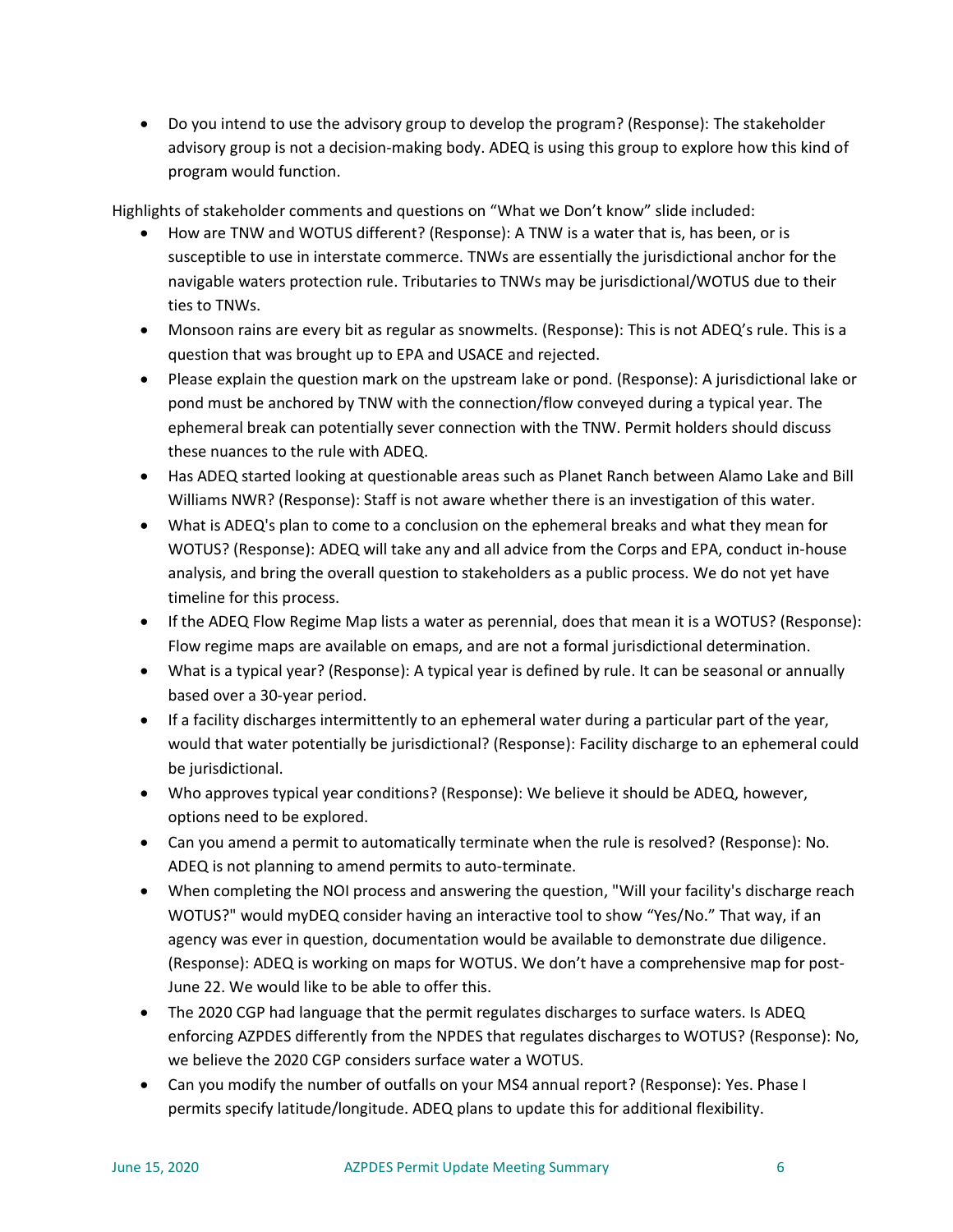- Is ADEQ requiring the subjects, where construction activities as defined in the Appendix A of the 2020 CGP and have potential to discharge in ANY surface waters in Arizona , to get coverage under the 2020 CGP, even though the subject's activities might not discharge in a WOTUS?? (Response): This will be required if the discharge is to a WOTUS.
- Will there be any changes for OAWs? (Response): OAWs are defined within the surface water quality rule, which are defined as WOTUS. Any water no longer a WOTUS would be not eligible to be an OAW.
- Will the state permit program be fee-driven only, or are there other sources of potential funding? (Response): We haven't answered this question yet. This level of detail will be sought from stakeholders at a future point in the process.
- Have the agencies proposed a definition of "groundwater" as it relates to the new WOTUS rule? Would subsurface/hyporheic flow be considered groundwater or surface water, particularly as it relates to an ephemeral vs intermittent flow regime or contributing flow in a "typical year"? (Response): We do not believe this definition is included. We will need to see how hyporheic flow is differentiated from ground water. The rule applies to all covered by the CWA, as this is a nationwide act. The Maui case held that while groundwater is not covered by CWA, discharges to groundwater may be functionally equivalent.
- If there is an injunction, what is the time frame for it to go to Supreme Court? (Response): A preliminary injunction occurs when courts stop the rule before the case can be heard. If a case then fails, the rule goes into effect and the parties may choose to go to Supreme Court. Alternatively, a court may strike down a rule, which could be appealed at the Supreme Court level.
- A rolling 30-year analysis would help define and ensure ADEQ agrees if the ephemeral break is jurisdictional or not, correct? (Response): Even if an ephemeral break conveys water during a typical year, the ephemeral portion would not be jurisdictional.

Highlights of additional staff comments included:

- If a permittee terminates a permit it cannot be reinstated. The permittee would need to reapply for a permit and go through permit process again.
- Action item: ADEQ to update slides with links.<sup>10</sup>

## **NEXT STEPS**

The program timeline includes

- June 2020: begin program outline
- July 2020: stakeholder meetings
- August 2020: initial program outline
- Fall 2020: key program elements
- July 2021: seek statutory authority if needed
- Fall 2021: program development
- 2022: rule drafting

<sup>10</sup> Complete. [https://static.azdeq.gov/wqd/wotus/june2020\\_permittee\\_presentation.pdf](https://static.azdeq.gov/wqd/wotus/june2020_permittee_presentation.pdf)